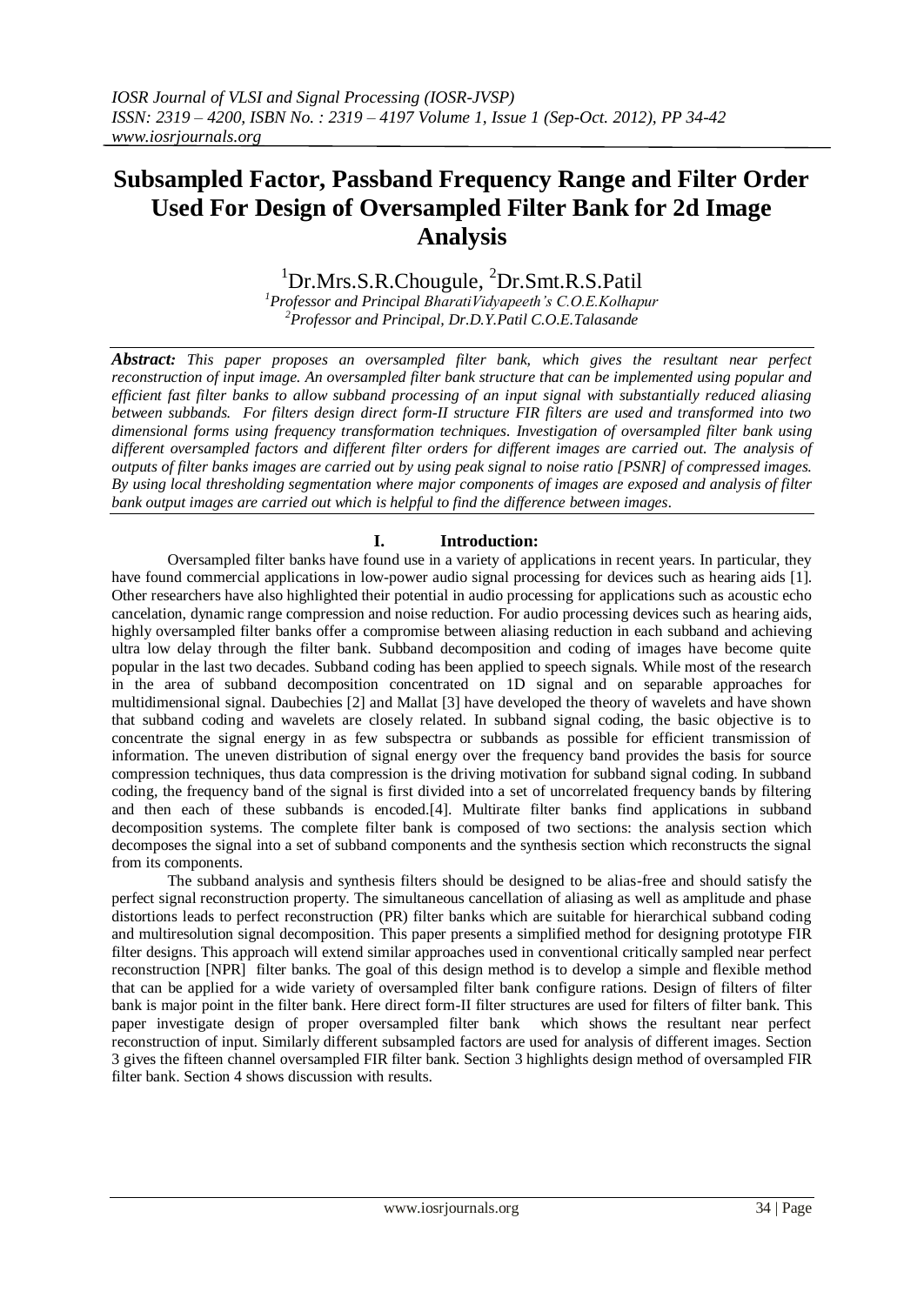#### **II. M-Channel Multirate Filter Bank :**

The generalized M-channel multirate filter bank has the form shown in Figure. 1.



**Figure. 1. A generalized M-channel multirate filter bank.**

The output of this system can be expressed as

$$
Y(z) = \sum_{p=0}^{M-1} G_p(z) \cdot X(z \cdot W_p)
$$
\n(1)

where

$$
G_p(z)=\frac{1}{M}\cdot \sum_{k=0}^{M-1}A_k(z\cdot W^p)\cdot S_k(z),\hspace{1cm} 0\leq p\leq M-1 \hspace{0.5cm} (2)
$$

and W represents the phase term,  $e^{-j2\pi/M}$  [7]. The alias terms are readily identified as  $X(z, W^p)$  since they represent identical, but frequency shifted versions of  $X(z)$ .  $G_p(z)$ , then, is the associated gain factor for a given alias term. Thus, the filter bank is free from aliasing only if

$$
G_p(z) = 0 \qquad \text{for} \quad 1 \le p \le M - 1
$$

ser.

(3)

Once again, this alias free system can be represented as a single transfer function of slightly different form than that of the two-channel QMF case.

$$
Y(z) = G_0(z) \cdot X(z) = \left(\frac{1}{M} \cdot \sum_{k=0}^{M-1} A_k(z) \cdot S_k(z)\right) \cdot X(z)
$$
\n(4)

The criteria for amplitude and phase distortion are the same. If  $G_0(z)$  is not allpass, the filter bank suffers from amplitude distortion. If  $G<sub>0</sub>(z)$  does not have linear phase, the filter bank suffers from phase distortion. Again, when the filter bank is free from aliasing, amplitude distortion, and phase distortion, it is called a PR filter bank. M-channel banks lend themselves to matrix representations which are useful in the design of specific filters. Figure. 2a and b illustrate the analysis and synthesis filter matrix equations in polyphase form . Figure. 2c illustrates the new M-channel filter bank after simplifying with the noble identities. Notice the two new matrix equations this representation yields.

$$
\mathbf{A}(z) = \mathbf{E}(z^{\mathsf{M}}) \, \mathbf{d}(z) \tag{5}
$$

and

$$
\mathbf{S}^{\mathrm{T}}(z) = z^{(M-1)} \cdot \mathbf{d}^{\mathrm{T}}(z^{1}) \cdot \mathbf{R}(z^{M})
$$
\n(6)

where A and S represent the analysis and synthesis matrices, respectively, and d represents the delay chain vector. The bulk of the material covered in this paper will concentrate on the specific case where  $M=2$ . Figure 3 illustrate the associated polyphase matrices for this case.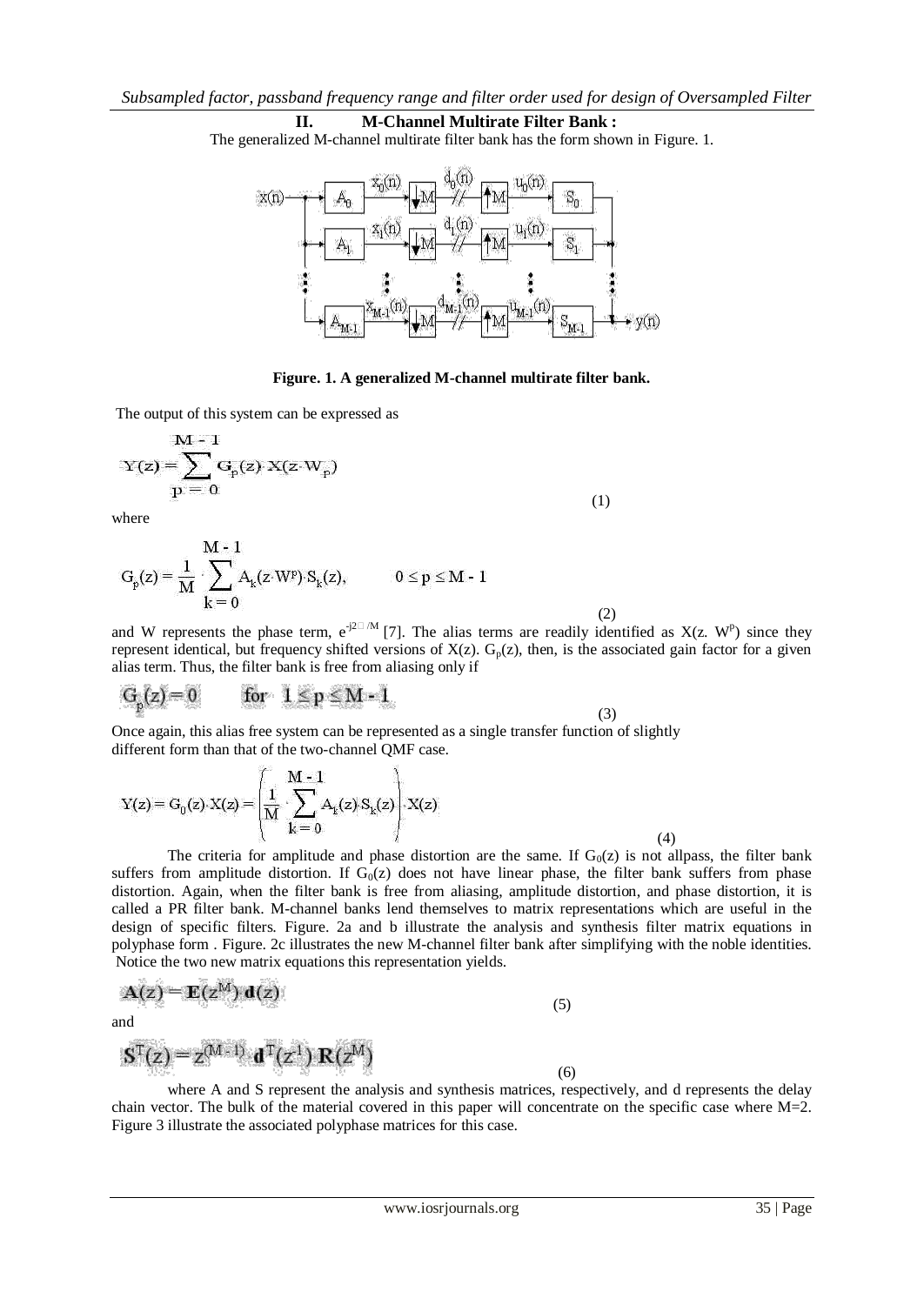

Figure 2. The polyphase representation for an M-channel (a) analysis bank,  $A(z) = E(z^M) d(z)$ , and (b) synthesis bank,  $S^{T}(z) = z^{-(M-1)} d^{T}(z^{-1}) R(z^{M})$ . (c) The M-channel filter bank after simplifying with the noble identities.

It can be shown that the system illustrated in Figure. 2c exhibits perfect reconstruction if

$$
\mathbf{R}(z)\cdot\mathbf{E}(z) = cz^{-m}\cdot\mathbf{I}
$$
 (7)

or, more generally, if

$$
\mathbf{R}(z) \cdot \mathbf{E}(z) = cz^{-m} \cdot \begin{bmatrix} 0 & \mathbf{I}_{M-r} \\ z^{-1} \cdot \mathbf{I}_{r} & 0 \end{bmatrix}
$$
\n
$$
\begin{bmatrix} A_{0}(z) \\ A_{1}(z) \end{bmatrix} = \begin{bmatrix} E_{00}(z^{2}) & E_{01}(z^{2}) \\ E_{10}(z^{2}) & E_{11}(z^{2}) \end{bmatrix} \begin{bmatrix} 1 \\ z^{-1} \end{bmatrix}
$$
\n
$$
\begin{bmatrix} S_{0}(z) \\ S_{1}(z) \end{bmatrix}^{T} = \begin{bmatrix} z^{-1} \\ 1 \end{bmatrix}^{T} \begin{bmatrix} R_{00}(z^{2}) & R_{01}(z^{2}) \\ R_{10}(z^{2}) & R_{11}(z^{2}) \end{bmatrix}
$$
\n
$$
X(n) \begin{bmatrix} \sqrt{z} \\ z^{-1} \end{bmatrix} \begin{bmatrix} \sqrt{z} \\ \sqrt{z} \end{bmatrix} \begin{bmatrix} E(z) \\ E(z) \end{bmatrix} \begin{bmatrix} \sqrt{z} \\ E(z) \\ E(z) \end{bmatrix} \begin{bmatrix} \sqrt{z} \\ \sqrt{z} \end{bmatrix} \begin{bmatrix} \sqrt{z} \\ E(z) \\ E(z) \end{bmatrix} \begin{bmatrix} \sqrt{z} \\ E(z) \\ E(z) \end{bmatrix} \begin{bmatrix} \sqrt{z} \\ \sqrt{z} \end{bmatrix} \begin{bmatrix} \sqrt{z} \\ \sqrt{z} \\ \sqrt{z} \end{bmatrix} \begin{bmatrix} \sqrt{z} \\ E(z) \\ E(z) \end{bmatrix} \begin{bmatrix} \sqrt{z} \\ \sqrt{z} \\ \sqrt{z} \end{bmatrix} \begin{bmatrix} \sqrt{z} \\ \sqrt{z} \\ \sqrt{z} \end{bmatrix} \begin{bmatrix} \sqrt{z} \\ \sqrt{z} \\ \sqrt{z} \end{bmatrix} \begin{bmatrix} \sqrt{z} \\ \sqrt{z} \\ \sqrt{z} \end{bmatrix}
$$
\n
$$
(c)
$$
\n(8)

Figure 3. The polyphase matrix representation of a two-channel (a) analysis bank and (b) synthesis bank and (c) the polyphase system after simplification.

for some integer, r, between 0 and M-1, some integer, m, and some non-zero constant, c. If one of these conditions holds,  $y(n) = c x(n-n_0)$  where  $n_0 = M m + r + M - 1$  regardless of whether the system is FIR or IIR. Subsequently, if Equation 8 is satisfied,

$$
\det \mathbf{R}(z) \cdot \det \mathbf{E}(z) = cz^{-k}
$$

 $\sqrt{2}$  (9) for some constant, c, and some integer, k. If the analysis and synthesis filters are FIR, then their coefficient matrices and determinants are FIR. Thus, every FIR PR system must then satisfy

$$
\det \mathbf{E}(z) = az^{-k0} \quad \text{and} \quad \det \mathbf{R}(z) = bz^{-k1}
$$
 (10)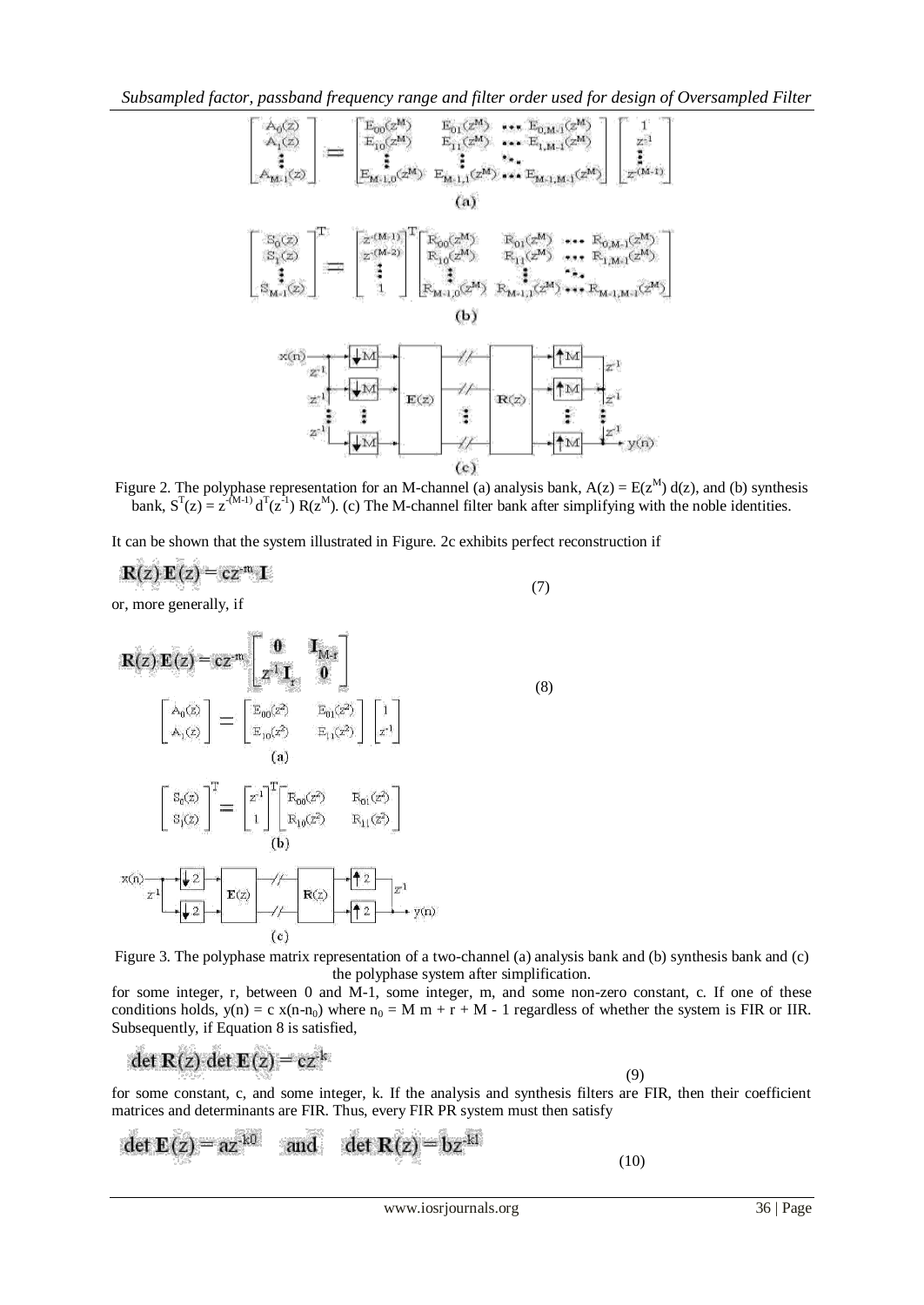for constant, a, b, k0, and k1. By using above design steps filter bank for 14 channels are selected and applied for 2D images(i.e. tif and gif images). The analysis and synthesis filters are designed by using above technique. Filters of filter bank implemented in one dimensional form and then transformed into 2D form for 2D image application. Downsampling and upsampling of image is carried out by using bilinear interpolation technique. Clearly, the concept of multirate filtering relies on the two processes that effectively alter the sampling rate, decimation and expansion. Decimation or downsampling by a factor of M essentially means retaining every M<sup>th</sup> sample of a given sequence. Decimation by a factor of M can be mathematically defined as

$$
x(n)_{\downarrow M} = x(M \cdot n)
$$

(11)

(12)

or equivalently,

$$
X(z)_{\downarrow M} = \frac{1}{M} \cdot \sum_{m=0}^{M-1} X(W_{M}^{m} z^{1/M}) \quad \text{where} \quad W^{M} = e^{j2\pi/M}
$$

Expansion or upsampling by a factor of M essentially means inserting M-1 zeros between each sample of a given sequence. Expansion by a factor of M can be mathematically defined as

$$
x(n)_{TM} = \begin{cases} x(n/M) & \text{for integer } n/M \\ 0 & \text{otherwise} \end{cases}
$$
 (13)

or equivalently,

$$
X(z)_{\text{TM}} = X(z^{\text{M}})
$$
\n(14)

Downsample algorithm reduces the size of image by downsample factor and upsample algorithm restores original size of image.

## **III. Oversampled filter bank:**

Figure 1 shows a general filter bank structure comprising an analysis and a synthesis stage. The analysis filter bank splits a fullband signal  $X(z)$  into N frequency bands by a series of bandpass filters  $Hk(z)$ , k  $= 0, \ldots, (N-1)$  and decimates by a factor  $M \le N$ , resulting in subband signal. The dual operation of reconstructing a fullband signal from the N subband signals is accomplished by a synthesis filter bank , where upsampling by M is followed by interpolation filters  $F_k(z)$ . The purpose of oversampling by a ratio N/M > 1 rather than a critical decimation . Filter bank comprises of a series of bandpass filters. Non critical decimation of the resulting subbands will permit the benefit of lower computational complexity and avoiding aliasing in the subbands by selecting proper frequency bands with proper oversample factor M.



Figure 4: Fifteen channel oversampled filter bank

Oversampled filter bank is designed by selecting different filter orders and different oversample factor. This is helpful to investigate proper oversample filter bank which shows resultant near perfect reconstruction of input signal. This design is suitable for even filter order filters. Direct form II transposed structure FIR filters are used for filter banks. Here selection of frequency bands are important which shown in figureure5. As per as the filter order changes there is change in side lobes of filters, and result in variation of output signal. Similarly this filter bank is designed with different oversampling factors[5,6] , which is helpful to analyze proper oversample factor to achieve resultant near perfect reconstruction of input image. The analysis of two dimensional image is carried out by using above oversampled filter bank. At analysis bank the size of filtered image is reduced by downsample factor, means rows and columns of image reduces. Similarly at the synthesis bank stage the original size of image is restored by using same upsample factor, means the rows and columns of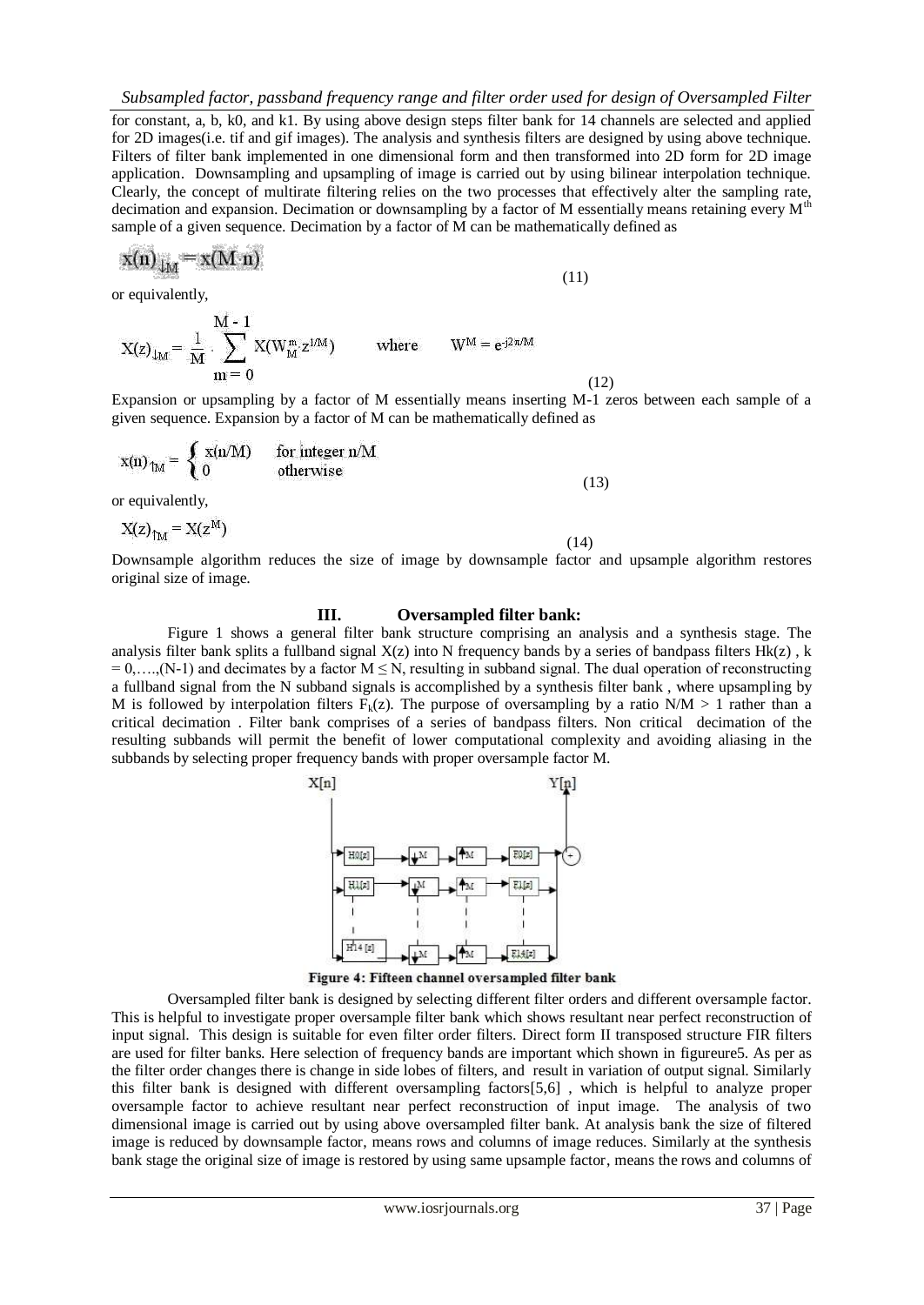image upsampled and applied for synthesis filters. Selection of filters of synthesis bank is same as analysis bank. Finally filtered output of synthesis bank is added and output image is analyzed .



**Figure 5: Normalized frequency response of 15 channel**

#### **IV. Experimental Results and Discussion:**

Initially design of proposed oversampled FIR filter bank using direct form II transposed structure FIR filters are developed in one dimensional (1D) form. Band pass filters are used for design of filter bank channels .1D filter transformed into two dimensional (2D) using frequency transformation techniques, which is discussed in section III. Initially input signal is divided into 8 channels but at transition gap some frequency components are lost means not passed for further processing [5,6]. Therefore to overcome this problem extra seven filters are selected at the spectral gaps and all the frequency components are passed at output stage. Figureure1 shows fifteen channel oversampled FIR filter bank. The normalized frequency spectrum of 15 channel filter bank with filter order 28 is as shown in figure 5 . Selection of frequency bands of band pass filters are important in this proposed filter bank. Synthesis filters are designed same like analysis filters of filter bank for each channel. Design of downsampler and upsampler of analysis and synthesis filter bank is carried out by using bilinear interpolation technique. In downsampler block of each channel size of image with rows and columns are reduced by downsample factor. Similarly at the upsampler block, image size is restored by selecting same upsampler factor. Initially downsample and upsample factor 8 is selected and resultant of fifteen channel oversampled filter bank with different filter order with DCT compression is as shown in figureure4a,b,c .Similarly same filter bank with oversample factor 4 and different filter order is developed and resultant is as shown in figure 7d,e,f Finally filter bank is designed with downsample factor 2 with different filter order and investigation of oversampled filter bank near perfect reconstruction input is carried out. This filter bank is applied for different images namely Barba ,Camerman and man in tif format and Lena image with gif format . Here for filter bank, investigation of oversample factor with proper filter order is carried out, which shows resultant near perfect input. Resultant of Barba image for different filter order and oversample factor 2 with DCT compression is as shown in figure.8i to 8p.

Proposed oversampled filter banks results are applied for image compression. Out of the image compression techniques available, transform coding is the preferred method. Since energy distribution varies with each image, compression in the spatial domain is not an easy task. Images do however tend to compact their energy in the frequency domain making compression in the frequency domain much more effective. Transform coding is simply the compression of the images in the frequency domain. Transform coefficients are used to maximize compression. For lossless compression, the coefficients must not allow for the loss of any information. The DCT is fast. It can be quickly calculated and is best for images with smooth edges like photos with human subjects. The DCT coefficients are all real numbers unlike the Fourier Transform. The Inverse Discrete Cosine Transform (IDCT) can be used to retrieve the image from its transform representation.

DCT:  $\frac{C(\nu)}{2} \frac{C(u)}{2} \sum_{y=0}^{7} \sum_{x=0}^{7} s(y,x) \cos[(2x+1)u\pi/16] \cos[(2y+1)u\pi/16]$ <br>IDCT:<br> $\sum_{x=0}^{7} \frac{C(v)}{2} \sum_{y=0}^{7} \frac{C(u)}{2} S(v,u) \cos[(2x+1)u\pi/16] \cos[(2y+1)u\pi/16]$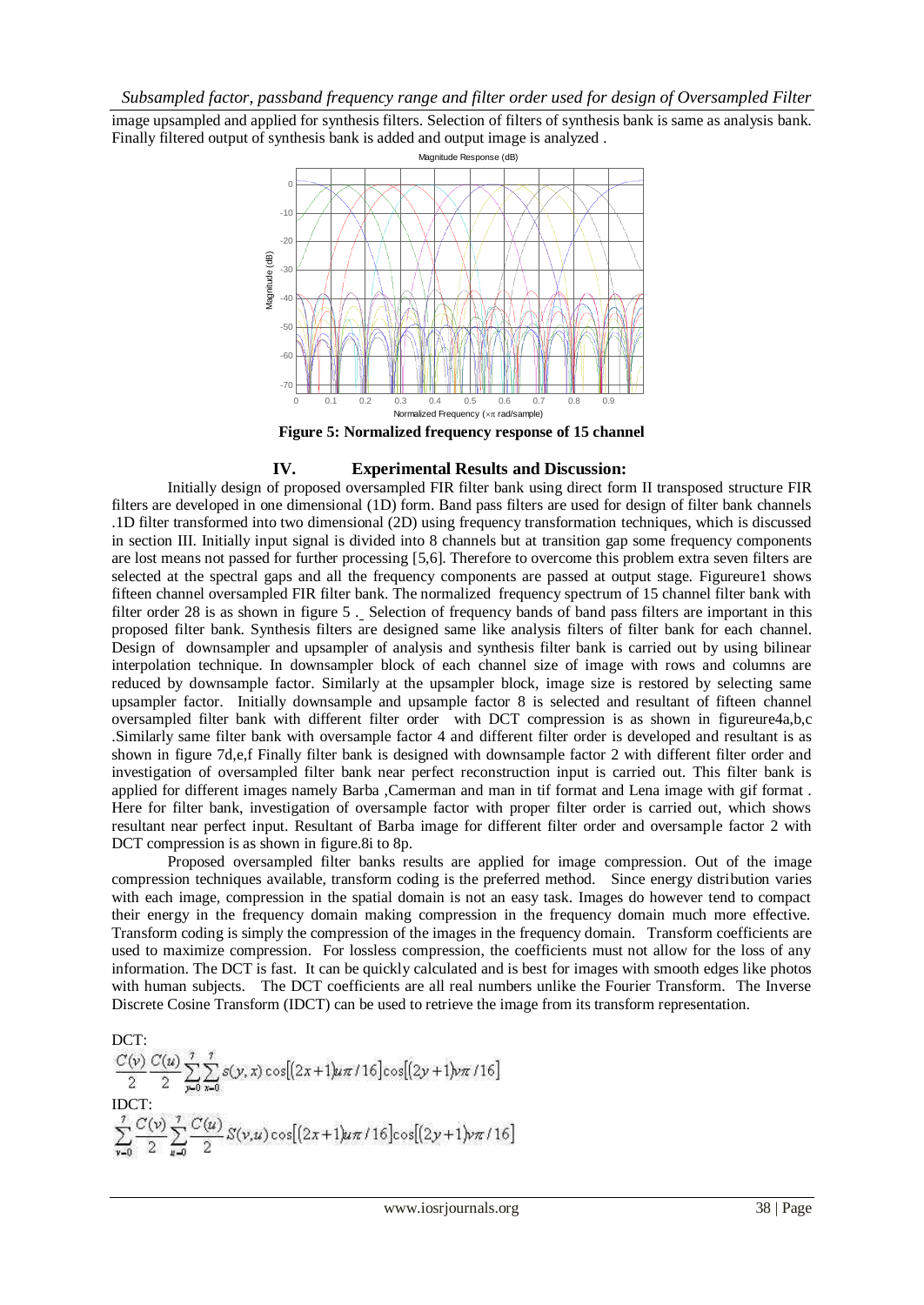After image compression all the results are applied for peak signal to noise ratio [PSNR] estimation. The PSNR is most commonly used as a measure of quality of reconstruction in image compression. It is most easily defined via the mean squared error (MSE) which for two *m*×*n* monochrome images *I* and *K* where one of the images is considered a noisy approximation of the other is defined as:

$$
MSE = \frac{1}{mn} \sum_{i=0}^{m-1} \sum_{j=0}^{n-1} ||I(i,j) - K(i,j)||^2
$$
  
The PSNR is defined as:  

$$
PSNR = 10 \cdot \log_{10} \left( \frac{MAX_I^2}{MSE} \right) = 20 \cdot \log_{10} \left( \frac{MAX_I}{\sqrt{MSE}} \right)
$$

Here,  $MAX_I$  is the maximum pixel value of the

image. Comparison of all the results of filter banks in terms of PSNR , MSE filter orders with different oversample factors is as shown in table1 and graph of PSNR verses filter orders are shown in figure.3. Finally compressed images are applied for image segmentation. Segmentation subdivides an image into its constituent regions or objects. The level to which the subdivision is carried depends on the problem being solved. That is, segmentation should stop when the objects of interest in an application have been solved. We used thresholding segmentation which produce closed, well-defined regions. Because of its intuitive and simplicity of implementation, image thresholding enjoys a central position in application of image segmentation .Two techniques are used for thresholding i.e. global thresholding and local thresholding. In global thresholding select an initial estimate for T(threshold value). Then segment the image using T. This will produce two groups of pixels:G1 consisting of all pixels with intensity values  $\geq$ T, and G2, consisting of pixels with values < T. Compute the average intensity values  $\mu$ 1 and  $\mu$ 2 for the pixels in the region G1 and G2. Compute new threshold value :T =  $\frac{1}{2}(\mu + \mu^2)$ . In local thresholding technique objective of segmentation is to partition an image into regions. These statistics can characterize the texture of an image because they provide information about the local variability of the intensity values of pixels in an image. For example, in areas with smooth texture, the range of values in the neighborhood around a pixel will be a small value; in areas of rough texture, the range will be larger. Similarly, calculating the standard deviation of pixels in a neighborhood can indicate the degree of variability of pixel values in that region. By using local thresholding segmentation major components of images are exposed. Here results of compressed image of each oversampled filter bank passes through segmentation algorithm, which useful for analysis of image. Here comparison of segmented image of each filter bank is carried out. Figure 9a to 9f shows the resultant of segmented images of FB, which shows that as per as filter order increases for FB, resultant approaches towards near input image.

| Tubic I for To channel ID with substitute fuctor 2 |                   |                   |                   |                   |
|----------------------------------------------------|-------------------|-------------------|-------------------|-------------------|
| <b>Filter Order</b>                                | <b>PSNR</b> in dB | <b>PSNR</b> in dB | <b>PSNR</b> in dB | <b>PSNR</b> in dB |
|                                                    | [Cameraman]       | [man]             | [Barba]           | [Lena]            |
| Image format                                       | tif               | tif               | tif               | gif               |
| 18                                                 | 42.4086           | 53.6023           | 50.56             | 59.09             |
| 22                                                 | 39.1311           | 40.92             | 43.01             | 48.04             |
| 28                                                 | 37.4989           | 37.61             | 39.08             | 44.79             |
| 32                                                 | 36.8121           | 36.32             | 37.57             | 43.96             |
| 38                                                 | 34.3256           | 32.80             | 34.64             | 39.77             |
| 42                                                 | 33.1565           | 31.35             | 33.09             | 37.64             |
| 60                                                 | 28.29             | 27.47             | 29.17             | 27.77             |

**Table 1 for 15 channel FB with subsample factor 2**



Figure 6 : From table1 graph for oversampled filter bank with oversample factor 2 for images Cameraman ,Barba, Leena, and Man.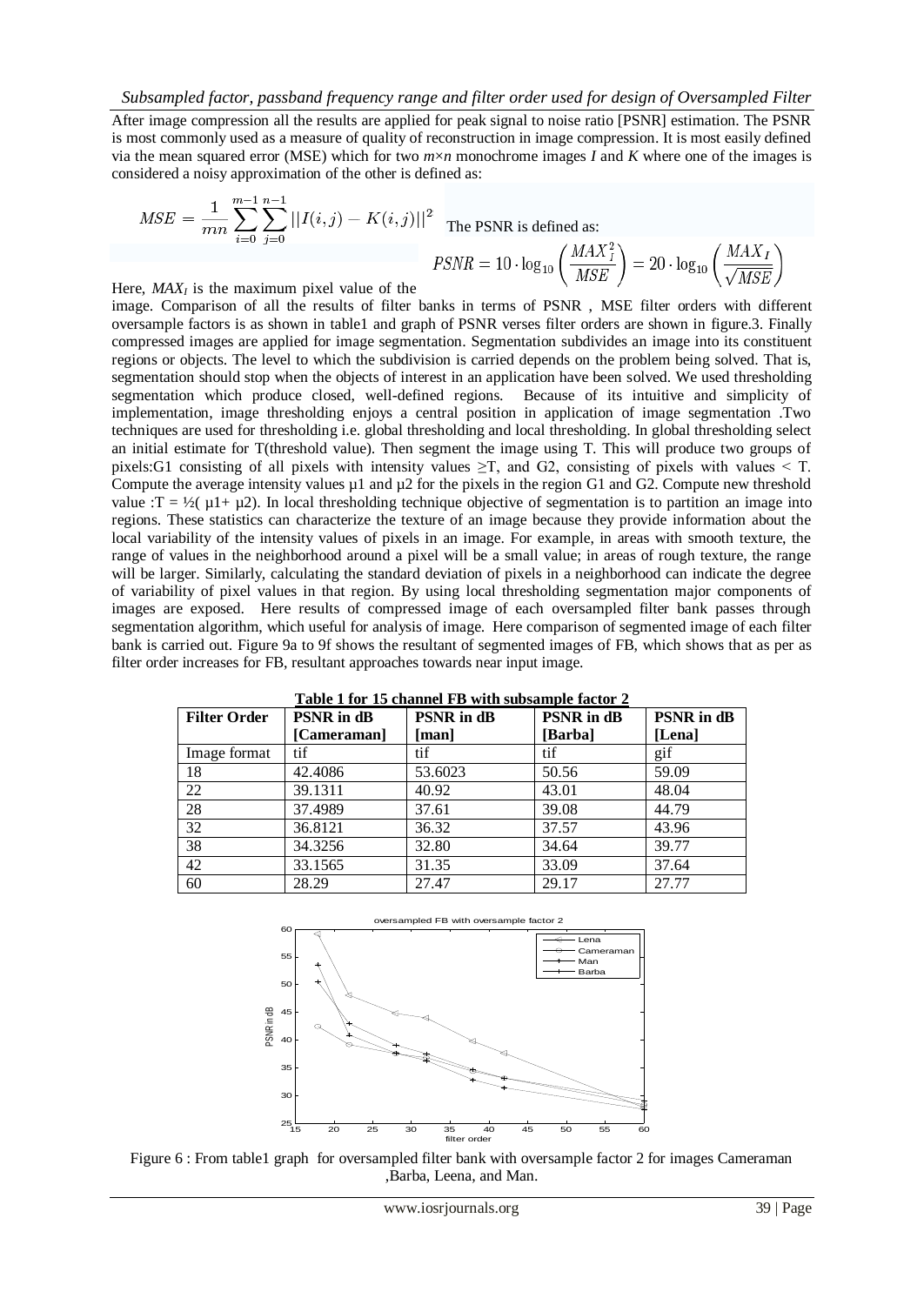*Subsampled factor, passband frequency range and filter order used for design of Oversampled Filter* 



Figure 7 :a] Output of Cameraman input FB for filter order=28 and oversampled factor 8 b] Output of FB for filter order=32 and oversampled factor 8 c] Output of FB for filter order=38 and oversampled factor 8 d] Output of Cameraman input FB for filter order=28 and oversampled factor 4 e] Output of FB for filter order=32 and oversampled factor 4 f] Output of FB for filter order=38 and oversampled



m n o p Figure 8 :i] Barba input image j] output of FB for filter order=10 k] output of FB for filter order=18 l] output of FB for filter order=22 m] output of FB for filter order=28 n] output of FB for filter order=32 o] output of FB for filter order=38 p] output of FB for filter order=42



**Figure 9a] segmented image of input image**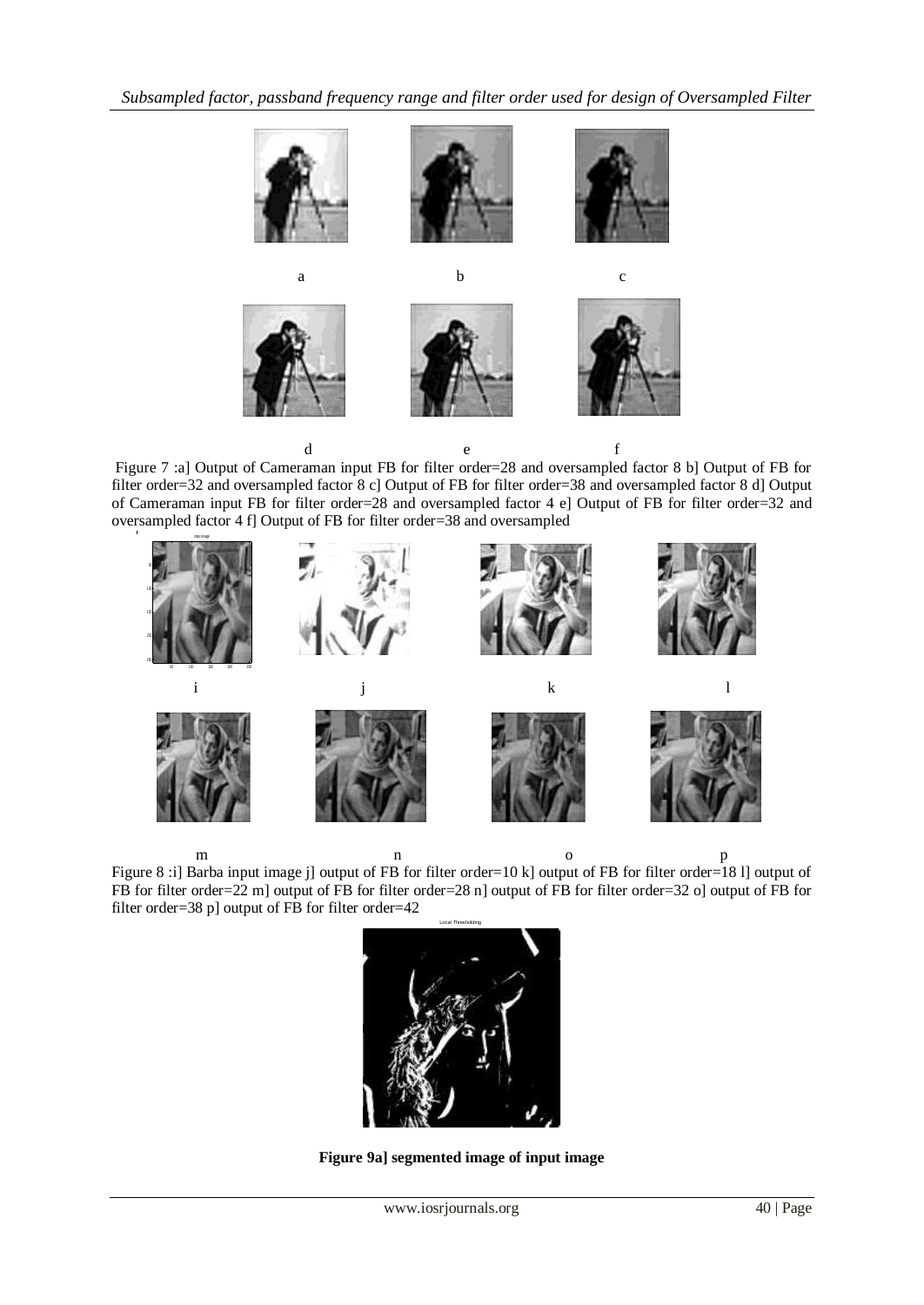*Subsampled factor, passband frequency range and filter order used for design of Oversampled Filter* 







**Figure9 c] segmented image of FB with filter order 18**



**Figure9 d] segmented image of FB with filter order 28**



**Figure 9 e] segmented image of FB with filter order 38**



**Figure9 f] segmented image of FB with filter order 42**